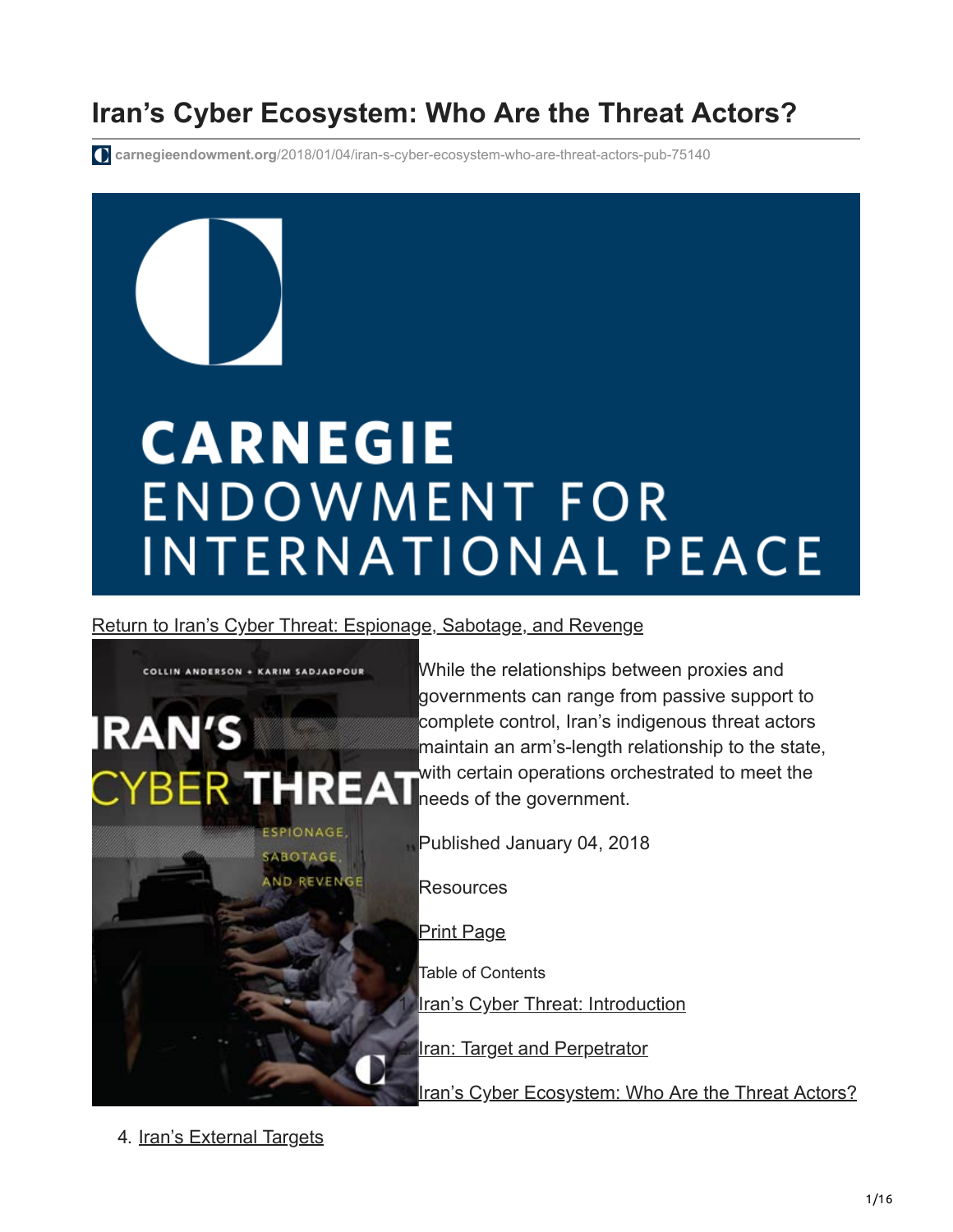#### 5. [Iran's Internal Targets](https://carnegieendowment.org/2018/01/04/iran-s-internal-targets-pub-75142)

- 6. [Iran's Cyber Threat: Conclusion and Prescriptions](https://carnegieendowment.org/2018/01/04/iran-s-cyber-threat-conclusion-and-prescriptions-pub-75143)
- 7. [Iran's Cyber Threat: Glossary](https://carnegieendowment.org/2018/01/04/iran-s-cyber-threat-glossary-pub-75144)
- 8. [Iran's Cyber Threat: Timeline](https://carnegieendowment.org/2018/01/04/iran-s-cyber-threat-timeline-pub-75145)

#### [Table of Contents](#page-15-0)

The Islamic Republic of Iran is unique in that its most powerful officials—namely Supreme Leader Khamenei and the Islamic Revolutionary Guard Corps—are inaccessible, while its most accessible officials—including Foreign Minister Javad Zarif—are far less powerful. Iran's offensive cyber activities are almost exclusively overseen by the IRGC—likely without the oversight of the country's publicly "elected" officials—and composed of a scattered set of independent contractors who mix security work, criminal fraud, and more banal software development. While the relationships between proxies and governments can range from passive support to complete control, Iran's indigenous threat actors maintain an arm's-length relationship to the state, with certain operations orchestrated to meet the needs of the government.<sup>36</sup>

After successfully suppressing the 2009 Green Movement and first detecting the Stuxnet attack in 2010, Iranian threat actors conducted sustained campaigns against domestic and foreign adversaries. These indigenous operations appear to be performed by small groups of individuals that have varying levels of technology experience with no more than ten people per team. These campaigns and the resources produced by the groups range from rudimentary to relatively professional, but most actors still face a low capacity ceiling.<sup>37</sup>

Though U.S. officials and some cybersecurity companies have speculated that Tehran has received technical assistance from countries like Russia and North Korea, the level of sophistication is commensurate with the established practices of amateur hacking communities inside Iran.<sup>38</sup> While Iranians have demonstrated talents in social engineering and embedding themselves in compromised networks, this alone is not indicative of external training or technological transfers.

On several occasions, Iranian threat actors have used off-the-shelf or pirated versions of professional penetration testing tools to conduct campaigns, but there is little indication of Tehran acquiring exploits or malware from foreign governments. Iran *has* acquired hardware for internet surveillance from Chinese telecommunication firms and maintains cooperative agreements with Russia on cybersecurity; however, these relationships differ from providing Tehran with offensive cyber capabilities.<sup>39</sup> No publicly documented or privately observed attack has demonstrated the use of tools or resources that are beyond the capacity of Iranian threat actors.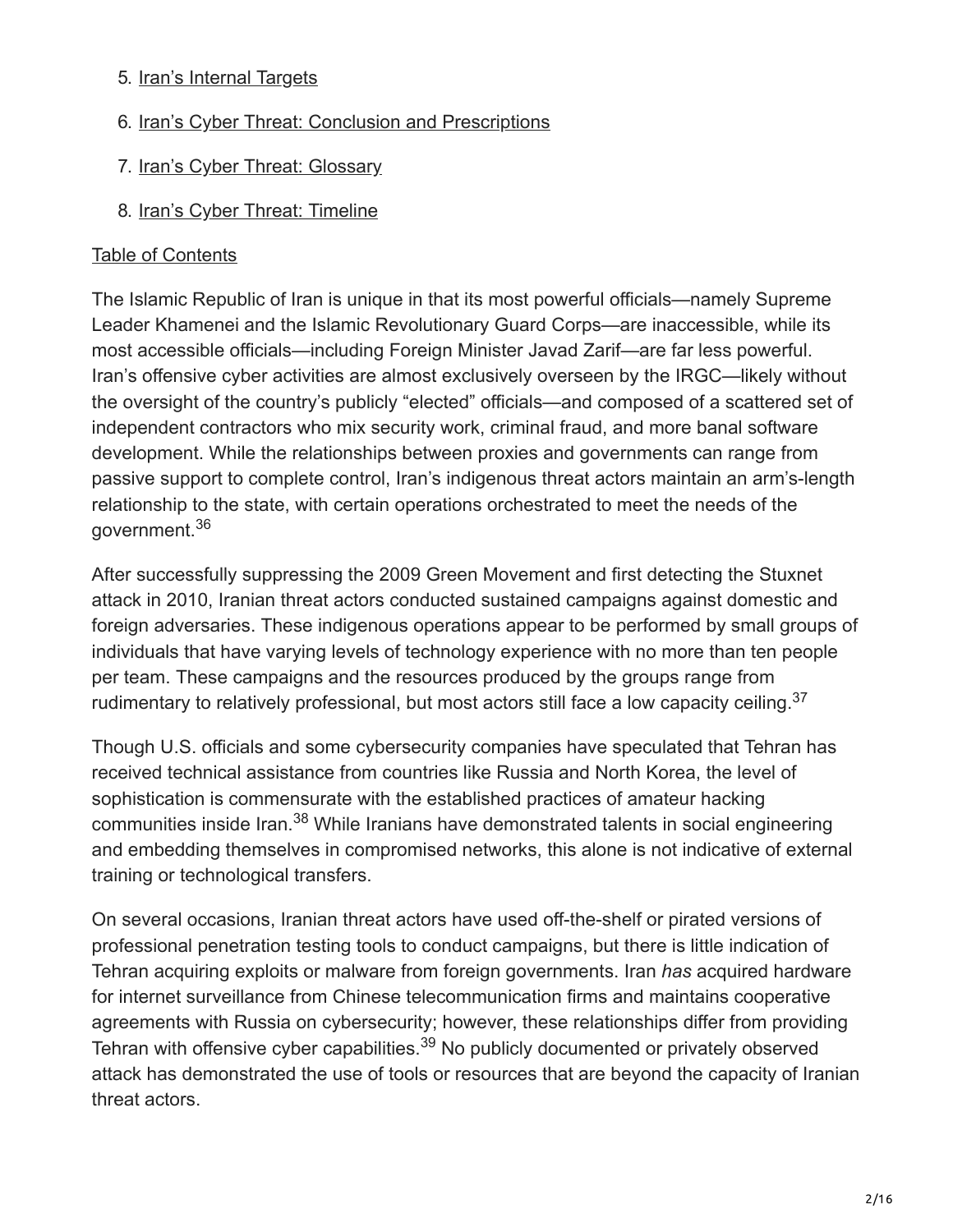In principle, the tools and tactics used in cyber operations are subject to an exposure risk. Unlike conventional weapons, malware attacks or other cyber activities lose their effectiveness when discovered and when their functionality and infrastructure is documented. Describing a missile does not provide effective countermeasures, but describing malware can provide antivirus companies and system administrators the ability to protect systems. State-aligned threat actors will likely not employ the most sophisticated tools and strategies available to them unless the target is well protected and worth potentially exposing tradecraft to compromise. However, unlike in other countries, there are not observed examples from Iranian threat actors of escalation into more sophisticated attacks against hardened targets.<sup>40</sup>

Iranian threat actors conduct campaigns with established toolkits that sometimes last for years and ensnare hundreds of targets. However, the fluid nature and decentralization of these groups make them relatively difficult to track. Malware that is publicly attributed to Tehran is often abandoned immediately on exposure, and identifiable members appear to change groups over time. Some groups seem to split up, have members move elsewhere, or even collaborate, further blurring lines.<sup>41</sup> For example, while an IRGC-affiliated group labeled Rocket Kitten was the most active operator for a two-year period (2014–2016), attracting press attention as Iran's premiere threat, it has since faded into quiescence, eclipsed by the actor Oilrig. 42

Despite their substantial financial impact, Tehran's disruptive operations against foreign targets have been technically simple. The compromise of a small number of IT personnel enabled the destruction of data on computers maintained by Saudi Aramco, eventually resulting in hundreds of millions of dollars in damage. $43$  In only a few campaigns have Iranian threat actors shown the professionalism and sophistication approaching that expected of a nation-state actor; in one such case, the operation could be tied directly to the Ministry of Intelligence (Magic Kitten, discussed later).<sup>44</sup>

Success can often be attributed to security failures and to poor protection of infrastructure on the part of the victim, alongside opportunistic targeting and patience by the attacker. The defacement of Voice of America's websites by the Iranian Cyber Army, one of the first disruptive attacks by Iran against the United States, was accomplished through social engineering the news agency's domain name service provider.<sup>45</sup> Other basic security failures gave Iranians a toehold in the networks of Las Vegas Sands Corp. after its owner, Sheldon Adelson, advocated military force against Iran.<sup>46</sup> Symantec, an American cybersecurity company, noted that the perpetrators of a recent Saudi-focused campaign had invested a "significant amount of preparatory work for the operation," but the custom malware was described by Russian cybersecurity firm Kaspersky as "generally of low quality" partially derived from open-source toolkits.<sup>47</sup>

Similarly, a major attack on the American financial sector—known as Operation Ababil which caused hundreds of millions of dollars in damage, was described as one of the largest DDoS attacks known at the time. Yet it took only a few young Iranian computer experts,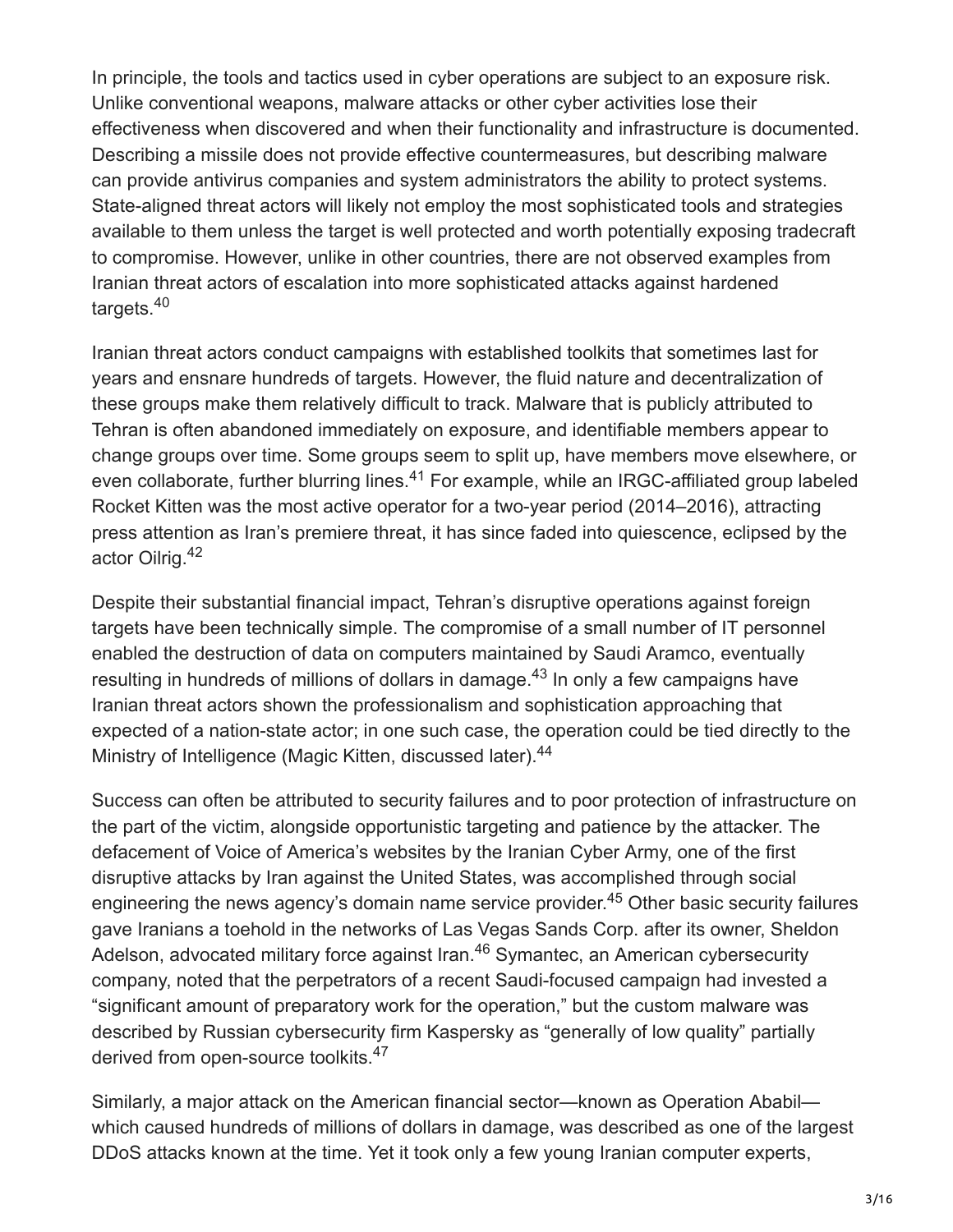breaching thousands of websites that were running vulnerable software, to pool enough bandwidth to overwhelm the infrastructure of banks and cause unpredicted software failures.<sup>48</sup> Thus, while Iranian threat actors have limited capacity, through basic tradecraft and persistence they can still be effective at espionage and sabotage.

The overall sophistication and dedication observed in such campaigns has not significantly changed in the decade that Iran has engaged in offensive cyber operations—the attacks documented against Las Vegas Sands Corp. in 2014 are comparable to those used against Saudi Arabia in renewed hostilities over the course of 2016-2017. Indeed, many research disclosures cover groups that have been active for several years, using the same malware with only incremental changes over the course of time.

While sophistication alone can be a superficial metric of posed threat, Iranian operations do not demonstrate the common technical precautions taken by other nation-state actors (such as obfuscating malware), and, even with strong social engineering capabilities, attacks are often betrayed by a lack of investment in nontechnical resources (such as fluency in English or personal tailoring of messages).<sup>49</sup> These resource constraints also account for why Iranians are more effective at compromising dissidents—Iranian threat actors understand their target's context and language, as opposed to when they are tasked with European languages or other cultures. Iran shows little indication of becoming a first-tier cyber power in the foreseeable future unless it begins to further organize its operations and invest in professionalism.

#### **Magic Kitten**

In January 2015, the German news outlet *Der Spiegel* released previously unpublished documents on cyber espionage conducted by American intelligence agencies.<sup>50</sup> One of them revealed an NSA tactic labeled "fourth party collection," which is the practice of breaking into the command and control infrastructure of foreign-state-sponsored hackers to look over their shoulders. The presentation describes a real-life example of acquiring intelligence and stealing victims from a group code-named VOYEUR by the NSA, otherwise known as Magic Kitten.

Magic Kitten appears to be among the oldest and most elaborate threat actors originating in Iran. It is also distinct from other groups because of its apparent relationship with the Iranian Ministry of Intelligence rather than the IRGC. However, Magic Kitten's activities mirror those of other groups, with the primary targets being Iranians inside Iran and Tehran's regional rivals. The earliest observed samples of Magic Kitten's custom malware agent dates to 2007, well before other known malware apparently originated, and the threat actor continues to be active.

Magic Kitten appears to exercise the most mature tradecraft of Iran-based threat actors. It has opportunistically compromised dozens of websites at random (including those of an Indian hospital, an Italian architect, and a well-known Canadian comedian) to create a relay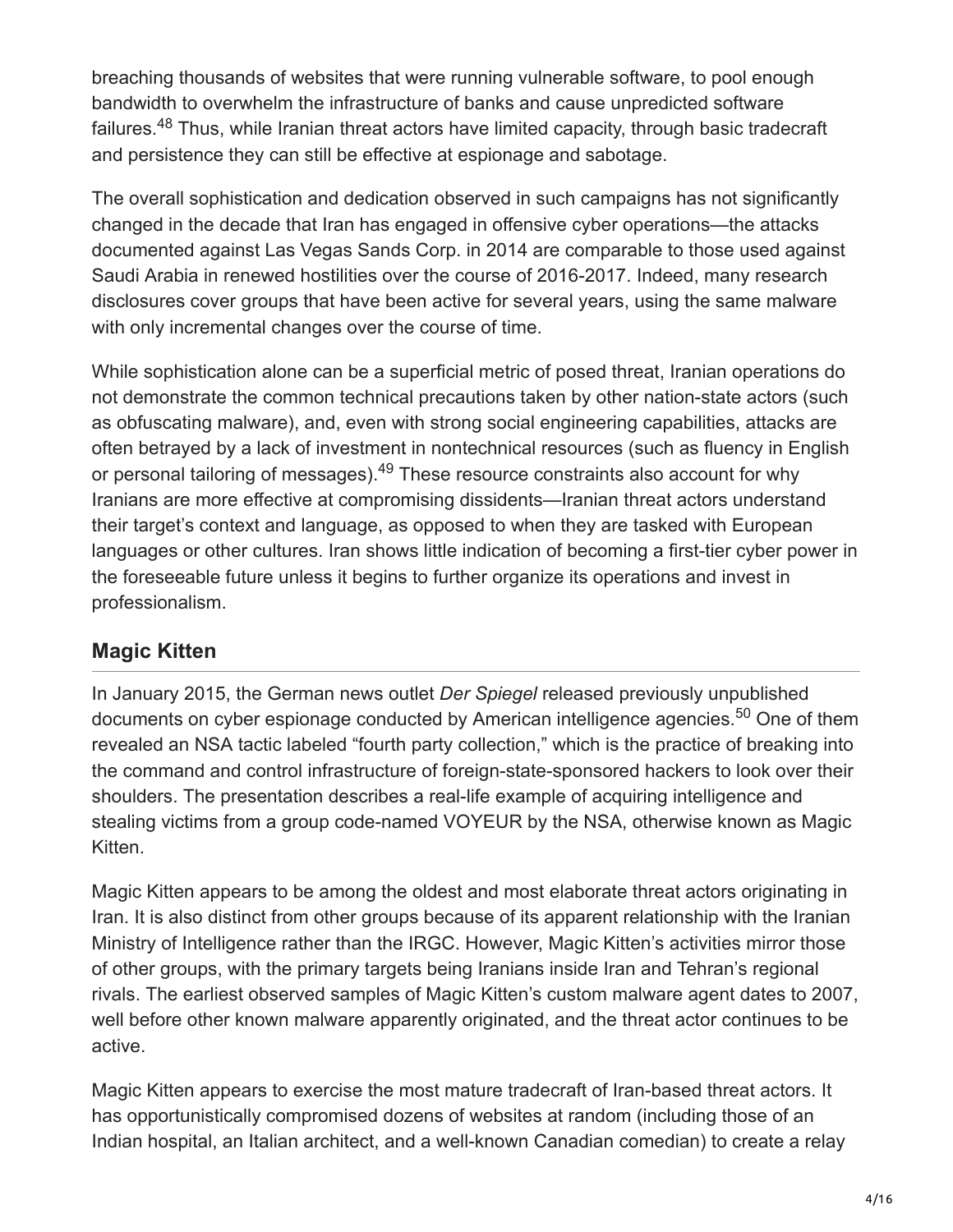network to hide its operations. Such attention to tradecraft appears elsewhere in Magic Kitten's operations, including in the design of malware, which is modular in nature.

Magic Kitten has not been observed using sophisticated exploits and instead appears to rely on social engineering and other common tactics to deceive users. In the case of the journalist Vahid Pour Ostad, the malware was sent by his former Ministry of Intelligence interrogator with a threat attached and relied on private records that would have been available only to government actors. This coordination represents both independent confirmation of the NSA's attribution and an extreme example of the strategies employed by Magic Kitten. Other samples of the malware agent appear to have been delivered posing as Turkish asylum forums for Syrian refugees.

The NSA presentation also provides a window on Magic Kitten's targets up to May 2011, portraying an operation focused on North America, Europe, and the Middle East. These campaigns continued through the June 2013 presidential election of Hassan Rouhani, provoking a blogpost from Google about related attacks.<sup>51</sup> As the election approached, exposed logs showed the daily capture of dozens of accounts connected to Iranian cultural and media figures, graduate students, and social activists (including individuals that would later join the Rouhani administration). Magic Kitten continued to target Iranians after the election, attempting to unmask pseudonymous internet users by baiting them with content on women's rights and the security establishment.

Like other Iranian operations, Magic Kitten maintains a strong secondary interest in conducting espionage against regional targets and international foreign policy institutions. CrowdStrike, another American cybersecurity company, accounts for part of this focus on "international corporations, mainly in the technology sector" and other political targets.<sup>52</sup> An NSA slide with a victim map portrays a broad-reaching operation targeting nearly every country in the Middle East. Sinkhole data collected from expired domains previously used as relays and other fallback infrastructure suggest that Magic Kitten, or the malware agent used, continues to actively compromise individuals in Germany, Indonesia, Iraq, Lebanon, the Netherlands, Palestine, Pakistan, Qatar, Sweden, Switzerland, Thailand, and the United Arab Emirates. Notably, compromised individuals in Iraq were also typically in Iraqi Kurdistan, mirroring a common pattern with other threat actors.

A diagram within the NSA presentation suggests that the malware agent employed by Magic Kitten was also used at the time by Iran's Shia Lebanese proxy Hezbollah, under independent infrastructure. While Hezbollah has been known to maintain its own offensive cyber operations and engage in intelligence sharing with Iran, there has been little prior evidence of direct sharing of tools.<sup>53</sup>

#### **Understanding Iranian Government Involvement and Attribution**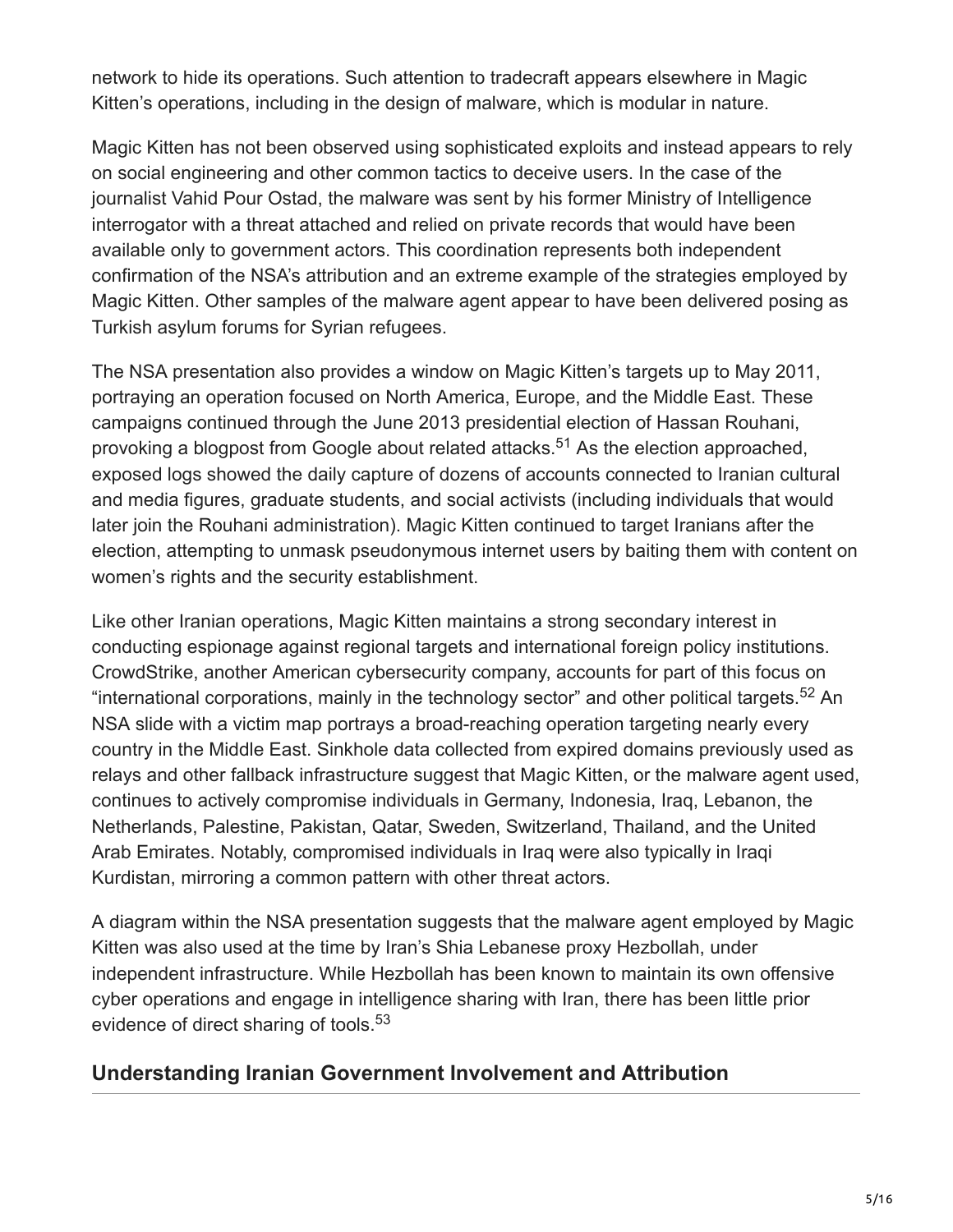It is often difficult to determine the origins and perpetrators of Iranian offensive cyber operations, as these campaigns may disappear as quickly as they appear. Public exposure often leads them to change tactics and abandon tools, making tracking even more difficult. The history of cyber operations targeting Iranians and originating from Iran is populated by groups that arise out of nowhere and conduct campaigns for ambiguous reasons over a finite time span, then disappear. This unusually frenetic character conspicuously differentiates the Iranian hacking ecosystem from that found elsewhere, particularly those tied to state actors in advanced countries.

The history of cyber operations targeting Iranians and originating from Iran is populated by groups that arise out of nowhere and conduct campaigns for ambiguous reasons over a finite time span, then disappear.

The amateur hackers connected to the Iranian defacement community have long been politically engaged and have often vandalized foreign sites for ostensibly nationalistic reasons.<sup>54</sup> In one of the first international incidents attributed to Iran, domestic hacking groups in mid-2008 exchanged tit-for-tat defacements with competitors in neighboring Arab countries after the official sites of Grand Ayatollah Ali al-Sistani were vandalized with anti-Shia content by an Emirati hacker. Such defacement activities can often evolve into stateaffiliated activities: one of the participants in the anti-Sunni website-defacement campaign in 2008 was later linked to the Iranian Cyber Army. This transition from patriotic hackers to state-aligned threat actors, and the ambiguity between civic nationalism and state involvement, mirrors the apparent development of cyber communities in China and elsewhere. 55

In only two incidents have Iranian government entities taken direct credit for the defacement of political opposition sites, both attributed to branches of the Revolutionary Guard. The first case was the March 2010 takedown of sites connected to the organization Human Rights Activists in Iran, which was alleged to be training cadres to mobilize against the regime like the Velvet Revolution. The attack relied on the arrest of a website administrator inside the country rather than on complicated tactics. The arrests and destruction of data had a lasting impact on the organization by instilling fear in members and giving rise to rumors about collaboration with the government.

The second government-initiated campaign, carried out during a Shia holiday in December 2013, led to the defacement of nine human rights and independent media websites with a Quranic verse in Arabic and Persian. The IRGC's Public Relations Department announced that the operation had been conducted by the Revolutionary Guard's Kerman Branch and claimed that the defaced websites had been established by the country's enemies and supported by internal seditionists.

In most cases, Iran uses cutout or proxy organizations, allowing it to keep some distance from the disruptive incidents and propagandistic defacements. These cutouts represent themselves as patriotic Iranians or pan-Islamic movements acting independently in defense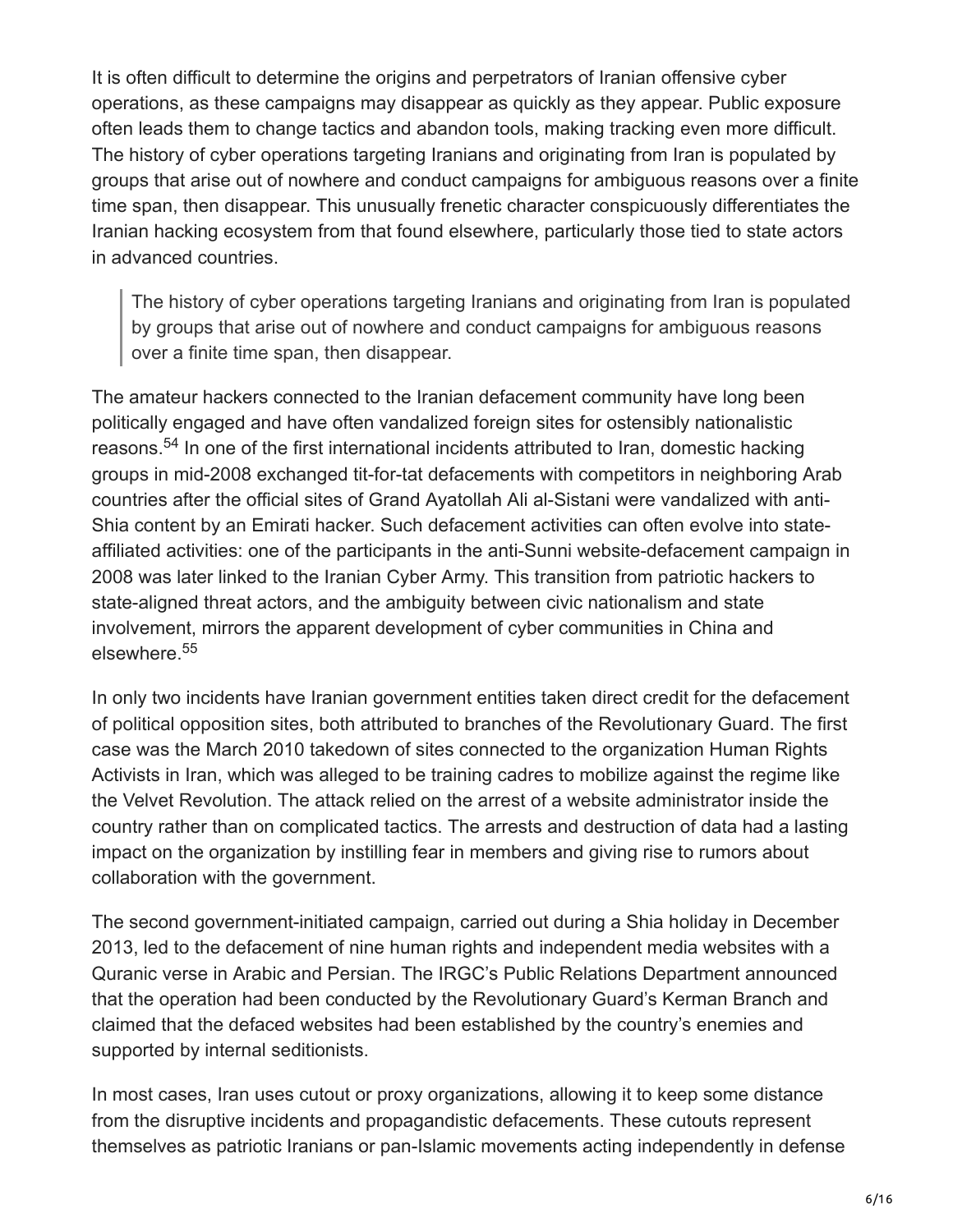of the supreme leader, national sovereignty, and religious ideals. Conducting offensive cyber operations through covert organizations provides Tehran plausible deniability for any attacks, thereby protecting its claim to victimhood while also allowing the state to signal its intentions to its opponents. These tactics are effective: there is still no definitive public agreement on who was behind the Yemen Cyber Army's attacks that led to stolen Saudi Arabian Ministry of Foreign Affairs documents being published by WikiLeaks, with the consensus split between Iran and Russia.<sup>56</sup> The cutouts tend to develop their own mythology and continue to be treated as active threats past their expiration date, bolstering perceptions of Iran's capability.

Conducting offensive cyber operations through covert organizations provides Tehran plausible deniability for any attacks, thereby protecting its claim to victimhood while also allowing the state to signal its intentions to its opponents.

Nevertheless, a comprehensive study of Iran-linked cyber operations often reveals Tehran's hand in such proxies. When the U.S. Justice Department unsealed its Operation Ababil indictment in March 2016, it named two Iranian corporate entities that employed at least seven individuals who had been contracted by the Iranian government.<sup>57</sup> The indictment implicated three of the participants as being part of the Sun Army, an Iranian cutout defacement group. The Sun Army followed the typical pattern found with the Iranian Cyber Army and other state-aligned defacements, arising out of nowhere to perform targeted political acts over a short life span. Its first documented defacements, in February 2010, were of sites connected to now-detained opposition leader Mehdi Karroubi. The vandalism accused him of being a traitor and was timed to blunt planned antigovernment street protests. 58

As Iran's cybersecurity landscape has professionalized, some defacement groups have sought to convert their infamy into corporate success. Based on the disclosure of personal information about threat actors, there are indications that those engaged in Iranian offensive cyber operations work within corporate entities (such as IT consultancies) or contractors of Iranian security forces.<sup>59</sup> For example, aspects of the Madi espionage campaign implicated the Mortal Kombat Underground Security Team, a small Iranian group that has attempted to sell spyware and other hacking tools since at least 2008.<sup>60</sup> The frequent overlap of legitimate digital commerce sites and servers used for intrusion campaigns is demonstrative of these blurred lines—a company might simultaneously provide web design services for businesses and hack for the government.<sup>61</sup>

The transition of amateur hackers into contractors for state security agencies is reflected in basic qualities and patterns of life found across most threat actors. There are clear indications that the threat actors documented are solely Iranians operating inside Iran, not diaspora Iranians or non-Iranians. At the most basic level, they tend to follow the normal patterns of life of office workers, being active during the Iranian workweek (Saturday through Wednesday) and dormant during Iranian holidays, particularly the long holiday of Nowruz, the Persian New Year.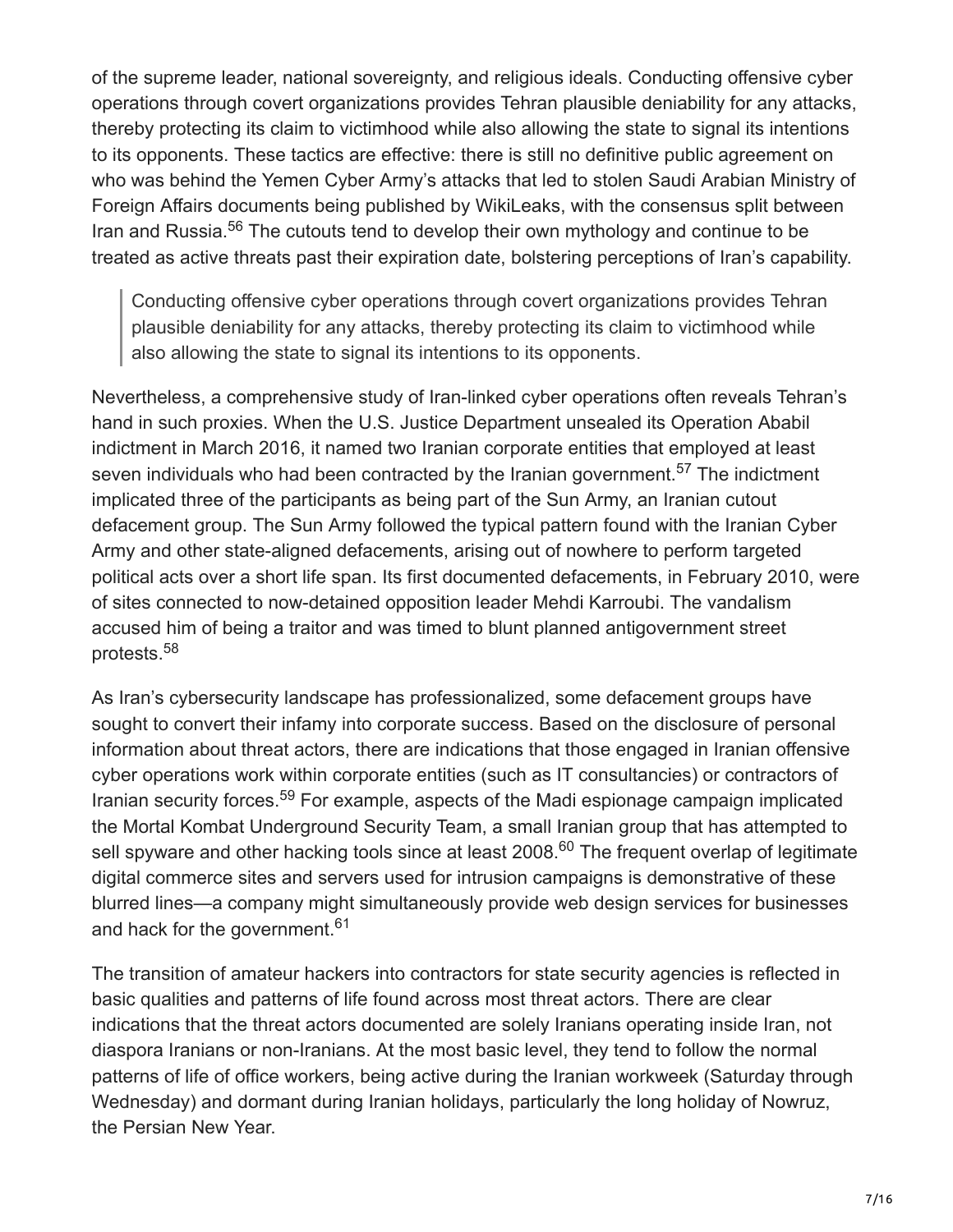Iranian threat actors have often used pornography as bait in their spearphishing campaigns and display an irreverent sense of humor.

Disclosures of aliases and real names, which may be discoverable because of a disregard for operational security due to insulation from repercussions or a lack of professionalism, help reveal both the lives and the motivations of Iranian threat actors. While those behind the groups may be nationalists or ideologically aligned with the regime, they do not appear to be enrolled members of the military or security apparatus. These individuals and groups also differ in social and religious predilections; some participants promote the use of narcotics and trade pornography on personal social media, while others are devoutly religious and embed Islamic references in malware code. Iranian threat actors have often used pornography as bait in their spearphishing campaigns and display an irreverent sense of humor.

#### **Criteria for Independent Assessment of State Involvement**

Campaigns conducted against dissidents and others inside Iran provide the most direct evidence of government involvement. Whereas it can be difficult to trace the consequences of foreign espionage, for those on the ground the implications are more direct and tangible.<sup>62</sup> As a pattern builds between cyber operations and the offline actions of security forces, the relationship between both becomes clearer.<sup>63</sup> While these cases of collaboration are discernible in only a few threat actors, the patterns support a broader narrative around the intrusion ecosystem.<sup>64</sup> Indications that Iranians undertaking offensive cyber operations are associated with the government include the following:

- The campaigns have been conducted based on information that appears to have been provided by security agencies. In certain cases, the campaigns have been carried out in coordination with government employees and in advance of the arrest of the target.
- The targets of such operations align with the sensitivities of the Islamic Republic, and certain individuals are targeted repeatedly by multiple threat actors over time.
- Persistent and costly campaigns have been sustained against thousands of targets without an apparent financial motive and without clear indication of the end use of the data obtained by intrusion.

In rare cases, potential ties to the government are even disclosed by the participants themselves. A malware developer associated with the Rocket Kitten group, Yaser Balaghi, was identified by name based on a pseudonym found in the malware's code. In a résumé from 2013, Balaghi listed past information security projects and a history of conducting hacking projects under contract to an otherwise unnamed "cyber-organization."<sup>65</sup> Balaghi is not alone in listing his hacking activities on his résumé; still other pseudonyms embedded in malware code used against Saudi Arabia and internal dissidents can be associated with LinkedIn profiles describing their experience as an "Information Security Researcher" with a "Secret" group.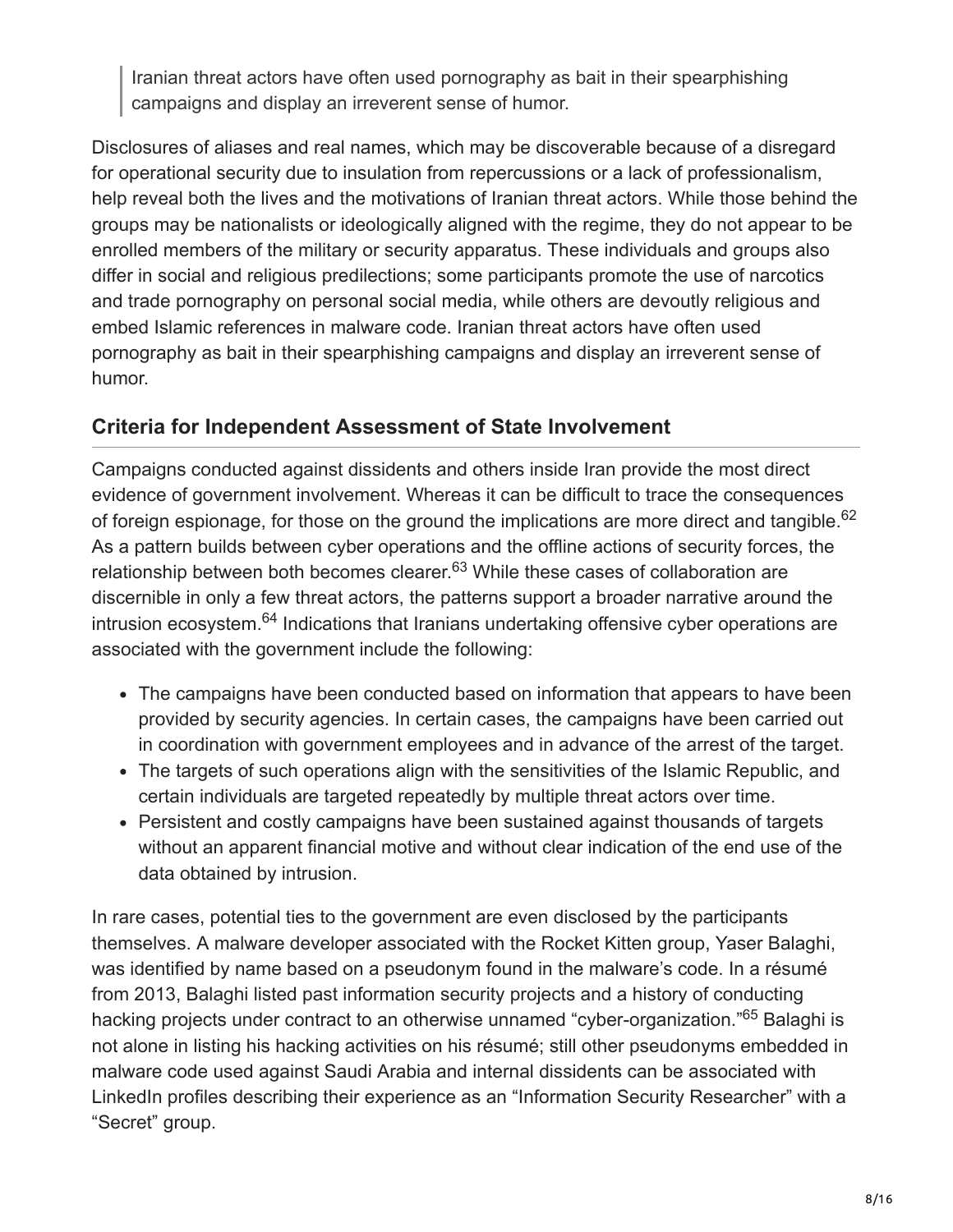To add a complication common in cybersecurity research, it is often difficult to distinguish commonplace electronic fraud from politically motivated disruptions and state-sponsored surveillance efforts, especially where the attacks are not sophisticated. In at least one case, Iranians that had staged persistent attempts against U.S. foreign policy organizations and two European foreign ministries had also maintained infrastructure linked with commercial banking fraud.<sup>66</sup> In another example, the same social engineering skills used by an individual behind the Iranian Cyber Army defacements also proved successful in a career in the commercial theft of domains and PayPal fraud. More recently, in an indictment against an Iranian accused of attempting to extort HBO with stolen copies of unreleased television episodes in the summer of 2017, the U.S. Department of Justice claimed that the same individual had worked on behalf of the Iranian government to target military systems and Israeli infrastructure. 67

Analyses of Iranian offensive cyber operations often rest on the country's strict domestic controls as an indication of endorsement—that the government would not allow something to happen that it didn't want to occur. However, Tehran's controls are not so absolute, and many of the operations could occur surreptitiously given their simplicity. Cyber activity emanating from Iran could theoretically be conducted without the state's sanction, consent, or even knowledge. Daily, millions of Iranians circumvent censorship using antifiltering tools that allow them to bypass network restrictions and encrypt their communications against surveillance. These tools provide space for Iranians to engage in actions against the government without persecution, and similarly can conceal cyber activities. Therefore, an Iranian origin does not alone indicate state sponsorship.

Nor does the financial damage resulting from an operation, the political implications of the campaign, or the number of targets necessarily directly correlate with the probability of government involvement. The destructive operations conducted against Saudi Aramco resulted in millions of dollars in damages, yet the malware was unsophisticated and the attack did not require significant resources, putting the incident plausibly within reach of a sole individual acting without sponsorship. Such straightforward metrics of harm, then, are poorly informative of the degree of governmental involvement in cyber activities originating from Iran.

#### **Government Entities and Threat Actors**

The coordinated timing of cyber operations with politically motivated arrests are a strong indication of the Iranian government's direct involvement. Since at least July 2014 a pattern has emerged: individuals in the custody of the IRGC are forced to provide access to their online accounts and devices, which are then immediately used to conduct spearphishing attacks associated with known threat actors.

A vivid example of this coordination is the case of Iranian-American Siamak Namazi, a fortysix-year-old Dubai-based energy consultant and previously a scholar at the Woodrow Wilson International Center for Scholars in Washington, DC. In October 2015, he was arrested by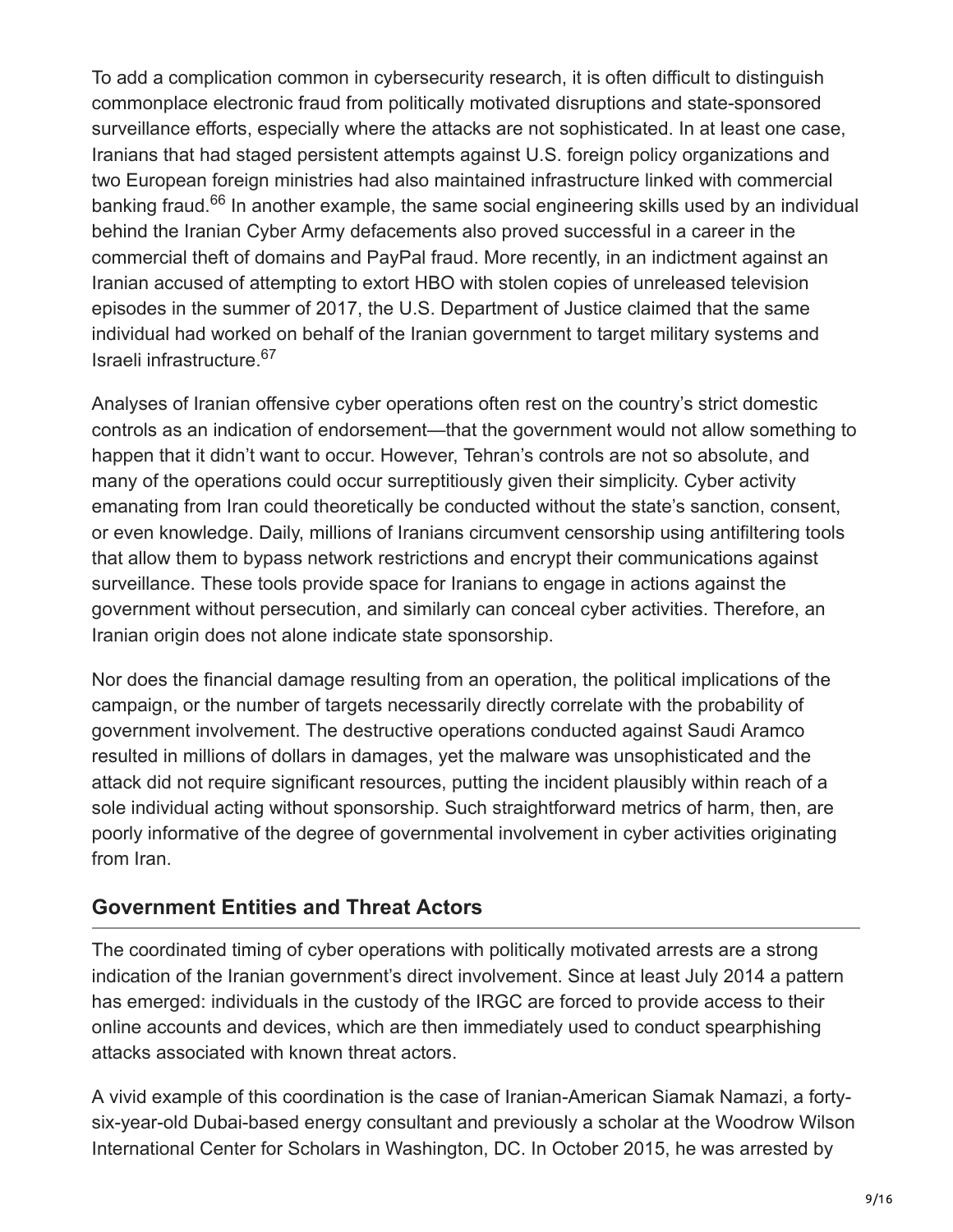Iranian security forces months after having had his passport confiscated while visiting the country. Within hours of his arrest, Namazi's Google and Facebook accounts initiated conversations with his wide array of foreign policy and media contacts. The intruder, pretending to be Namazi, sent contacts an article about the recent nuclear deal and in poor English solicited edits on the document. This message was accompanied by an email directing the target to a fake Google site requiring visitors sign in to their account to view the document, a credential theft attempt connected to Rocket Kitten. Numerous individuals were compromised in this campaign, including scholars, U.S. State Department employees, and one prominent journalist whose Gmail account—which included communications with former U.S. secretaries of state, CIA directors, and other foreign ministers—was overtaken by the Iranian hackers for nearly two days. <sup>68</sup> This pattern has been repeated in numerous cases involving other Iranians, dual nationals, and foreign nationals detained in Iran.

Cyber operations have also been documented in preparation for arrests.<sup>69</sup> A prominent example of target selection prior to arrest is the case of Babak Zanjani, an Iranian-Danish businessman who had been personally sanctioned by the United States and European Union for involvement in Iranian sanctions evasion. After months of claims regarding his role in the embezzlement of oil revenue, a process that included a parliamentary investigation, at the end of December 2013 Zanjani was arrested and subsequently charged with "corruption on earth."<sup>70</sup> After an opaque judicial process, in March 2016 he was condemned to death, a sentence the Ministry of Justice indicated could be commuted if Zanjani cooperated in recovering Iran's foreign assets.

This overarching trend points to probable relationships between certain threat actors and the intelligence agencies, a business relationship that has been revealed when Iranians have been indicted by the United States for hacking.

A persistent effort targeted Zanjani's personal accounts and business infrastructure in the weeks immediately preceding his arrest. Iranian threat actors sought access to Zanjani's iCloud services and successfully compromised employees associated with his holding company, the Sorinet Group.<sup>71</sup> These activities indicate that in advance of the arrest of Zanjani, the group (Flying Kitten) had acquired access to the confidential information of Sorinet subsidiaries and personnel; however, it is not clear whether any material accessed during this time was used in the investigation or prosecution of Zanjani. The case of Zanjani reflects a broader trend witnessed with other cases; Iranian threat actors frequently pursue online the types of individuals commonly persecuted by the Islamic Republic offline.

The association between Iranian-origin cyber activities and Iran's intelligence agencies is further supported by the fact that the data acquired during such operations is rarely disclosed. The Navy Marine Corps Intranet breach, the Las Vegas Sands Corp. incident, and the compromise of State Department employees have all led to the exfiltration of substantial amounts of highly sensitive information. There is no indication of ulterior motives, such as fraud, extortion, humiliation, or disclosure to the hardline press.<sup>72</sup> The operations required costly infrastructure, including dedicated servers and dozens of domain names, in addition to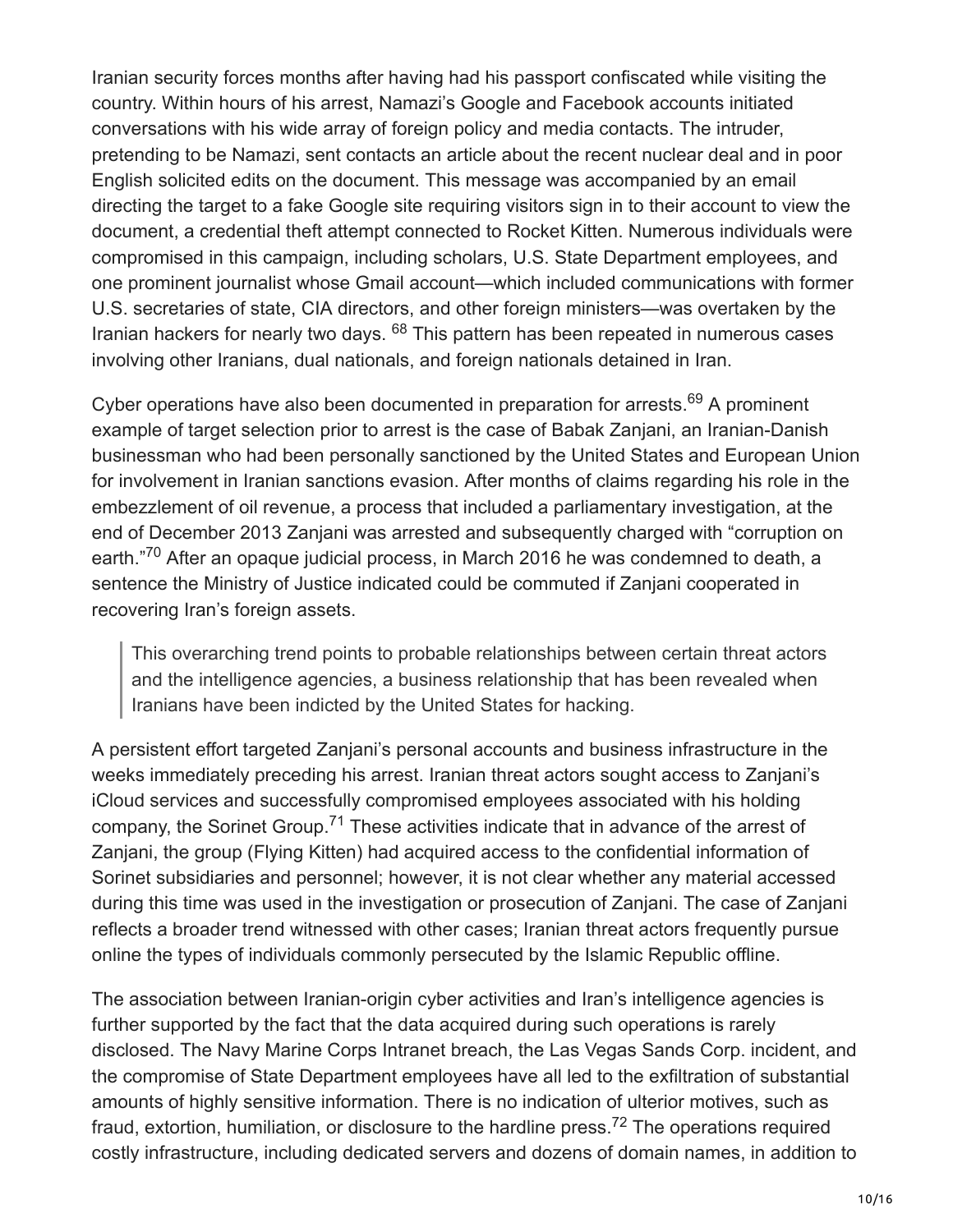personnel time. The activities must have provided some degree of income to their members, with the primary value being espionage. This overarching trend points to probable relationships between certain threat actors and the intelligence agencies, a business relationship that has been revealed when Iranians have been indicted by the United States for hacking.

## **Notes**

### <sup>36</sup> Ibid.

 $37$  The tools and resources developed by Tehran have been almost uniformly described by outside investigators as unsophisticated, particularly in comparison with malware produced by other state and nonstate actors. The information security company Mandiant affirmed this observation in a 2014 report: "Mandiant's observations of suspected Iranian actors have not provided any indication that they possess the range of tools or capabilities that are hallmarks of a capable, full-scope cyber actor. They rely on publicly available tools and capitalize solely on Web-based vulnerabilities—constraints that suggest these cyber actors have relatively limited capabilities." See: Mandiant, "M-Trends 2014 Annual Threat Report: Beyond the Breach by Mandiant, a FireEye Company," accessed December 5, 2017, [https://www2.fireeye.com/fireeye-mandiant-m-trends-report.](https://www2.fireeye.com/fireeye-mandiant-m-trends-report)

 $38$  For example, former representative Peter Hoekstra speculated at a U.S. House hearing that Iran's advances in cyberwarfare came from the "cooperation they have with Russia." Other former and current officials have commented, often on background, that Russia was a potential partner in warfare. For the subcommittee hearing on Iran's support terrorism worldwide, see the following: "Iran's Support for Terrorism Worldwide," Foreign Affairs [Committee, March 4, 2014, https://foreignaffairs.house.gov/hearing/joint-subcommittee](https://foreignaffairs.house.gov/hearing/joint-subcommittee-hearing-irans-support-for-terrorism-worldwide/)hearing-irans-support-for-terrorism-worldwide/ . Elsewhere, claims have been made by lesser known cybersecurity companies, but these analyses have been flawed and not well accepted. For more on these flawed analyses, see: Collin Anderson, "Bears and Kittens, and Startup Cybersecurity Companies," Medium, May 18, 2017, [https://medium.com/@collina/bears-and-kittens-and-startup-cybersecurity-companies-](https://medium.com/@collina/bears-and-kittens-and-startup-cybersecurity-companies-5c8e037ea75c)5c8e037ea75c .

<sup>39</sup> Steve Stecklow, "Exclusive: Huawei Partner Offered U.S. Tech to Iran," Reuters, October [25, 2012, http://www.reuters.com/article/us-huawei-iran/exclusive-huawei-partner-offered-u](http://www.reuters.com/article/us-huawei-iran/exclusive-huawei-partner-offered-u-s-tech-to-iran-idUSBRE89O0E520121025)s-tech-to-iran-idUSBRE89O0E520121025 ; and "Iran and Russia Announce Plans for Cyber Security Cooperation," YouTube video, 2:03, posted by "PressTV News Videos," March 15, 2017,<https://www.youtube.com/watch?v=NaCukjiECWM>.

 $40$  This could be either indicative of the ceiling of Iran's capabilities or reflective of Iran not facing the sort of existential threat that would provoke it to use any latent resources in its arsenal. The former appears more likely.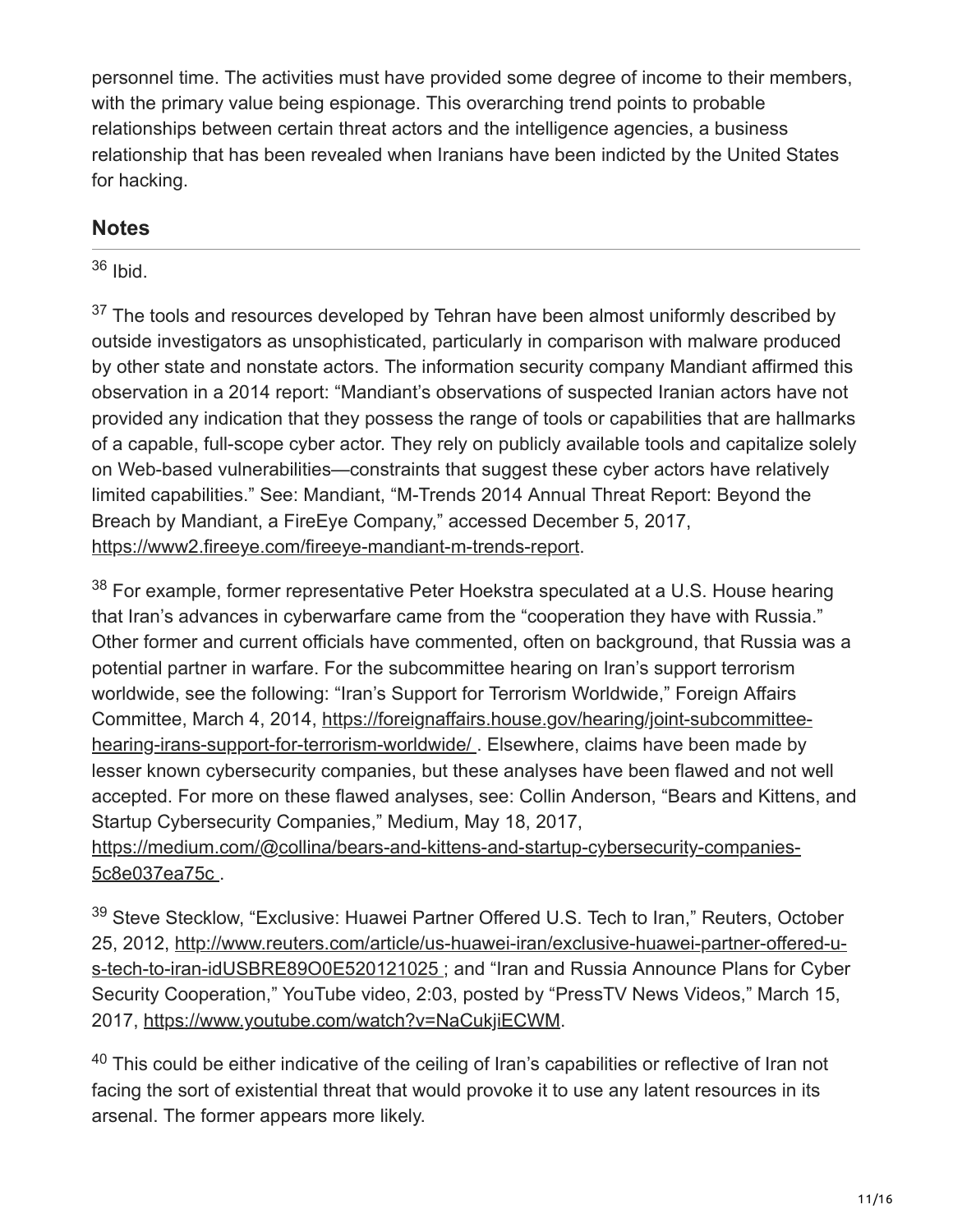$41$  Rocket Kitten and Flying Kitten are examples of how the line demarcating intrusion groups is not always clear. The structural similarities of certain intrusion tools and the reuse of lesser known infrastructure indicate that parts of Flying Kitten and Rocket Kitten may have had a common heritage, including common members and shared tools; see: Collin Anderson, "Flying Kitten to Rocket Kitten, A Case of Ambiguity and Shared Code," Iran Threats, December 5, 2017, [https://iranthreats.github.io/resources/attribution-flying-rocket-kitten/.](https://iranthreats.github.io/resources/attribution-flying-rocket-kitten/) In the Shamoon 2 campaign, McAfee attributed unusual errors to the "involvement of different groups/individuals with different skills, whereas in 2012 we believe one group was responsible for the attack." See: Christiaan Beek and Raj Samani, "The State of Shamoon: Same Actor, Different Lines," McAfee, April 25, 2017,

[https://securingtomorrow.mcafee.com/executive-perspectives/state-shamoon-actor-different](https://securingtomorrow.mcafee.com/executive-perspectives/state-shamoon-actor-different-lines/)lines/.

 $42$  The authors associate Rocket Kitten with the IRGC due to its involvement in post-arrest hacking. For more on Rocket Kitten, see: "Rocket Kitten 2 – Follow-Up on Iran Originated Cyber-Attacks," *ClearSky Cybersecurity* (blog), September 1, 2015,

<http://www.clearskysec.com/rocket-kitten-2/>. For more on Oilrig, see: Robert Falcone and Bryan Lee, "The OilRig Campaign: Attacks on Saudi Arabian Organizations Deliver Helminth Backdoor," Palo Alto Networks, March 26, 2016,

[https://researchcenter.paloaltonetworks.com/2016/05/the-oilrig-campaign-attacks-on-saudi](https://researchcenter.paloaltonetworks.com/2016/05/the-oilrig-campaign-attacks-on-saudi-arabian-organizations-deliver-helminth-backdoor/)arabian-organizations-deliver-helminth-backdoor/ .

 $43$  Reportedly, the attacker found sensitive passwords saved in a file named "Administrator Passwords." See: Sam Jones, "Cyber Warfare: Iran Opens a New Front," *Financial Times*, April 26, 2016, http://app.ft.com/cms/s/15e1acf0-0a47-11e6-b0f1-61f222853ff3.html? [sectionid=companies. No official numbers have been provided on the economic loss,](http://app.ft.com/cms/s/15e1acf0-0a47-11e6-b0f1-61f222853ff3.html?sectionid=companies) and in its annual review report for the year, Aramco downplayed the impact of the attack. "Shaping Tomorrow: 2012 Annual Review," Saudi Aramco, April 10, 2013, [http://www.saudiaramco.com/en/home/news-media/publications/corporate-reports/annual-](http://www.saudiaramco.com/en/home/news-media/publications/corporate-reports/annual-review-2012.html)

 $44$  The caveat attending this statement is that it is possible more incidents and actors have yet to be disclosed.

review-2012.html.

 $45$  Based on a Freedom of Information Act request by the authors to the Broadcasting Board of Governors on cybersecurity incidents related to Iran, which returned details of the attack, involving compromising the VOA's account through impersonation with falsified documents sent through a fax.

 $46$  The intruders were able to find a weakness in a web development server for the Bethlehem, Pennsylvania, location, and doing so then gave them access to the internal corporate network. Benjamin Elgin and Michael Riley, "Nuke Remark Stirred Hack on Sands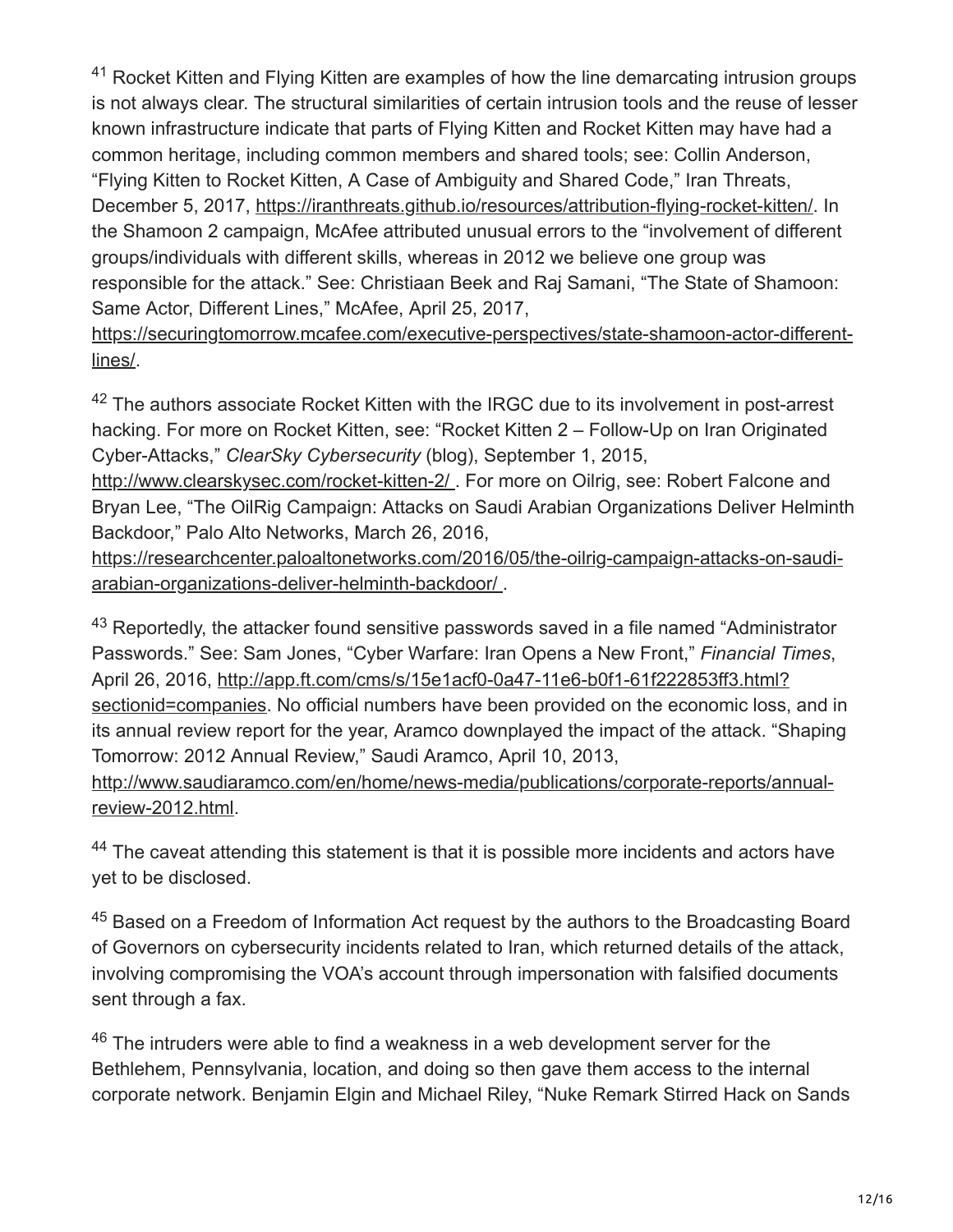Casinos That Foreshadowed Sony," *Bloomberg*, December 10, 2014, [http://www.bloomberg.com/news/articles/2014-12-11/nuke-remark-stirred-hack-on-sands](http://www.bloomberg.com/news/articles/2014-12-11/nuke-remark-stirred-hack-on-sands-casinos-that-foreshadowed-sony)casinos-that-foreshadowed-sony.

 $47$  Symantec Security Response, "Shamoon: Back From the Dead and Destructive as Ever," *Symantec Connect* (blog), November 30, 2016,

[https://www.symantec.com/connect/blogs/shamoon-back-dead-and-destructive-ever ;](https://www.symantec.com/connect/blogs/shamoon-back-dead-and-destructive-ever) "From Shamoon to StoneDrill: Wipers Attacking Saudi Organizations and Beyond," Kaspersky Lab, July 3, 2017, [https://securelist.com/files/2017/03/Report\\_Shamoon\\_StoneDrill\\_final.pdf .](https://securelist.com/files/2017/03/Report_Shamoon_StoneDrill_final.pdf)

 $48$  ITSec Team, one of the companies cited in the indictment, has a known track record as the developer of a web penetration testing product (Havij Pro), and is attributed in a number of vulnerability disclosures and tools for controlling remote systems that have been made available to security researchers. The infrastructure used in the attacks even remains publicly exposed to the internet years after its use.

<sup>49</sup> Seth Hardy, et al., "Targeted Threat Index: Characterizing and Quantifying Politically-Motivated Targeted Malware," *23rd USENIX Security Symposium* (2014): 527–41, [https://www.usenix.org/node/184440 .](https://www.usenix.org/node/184440)

<sup>50</sup> Jacob Appelbaum, Aaron Gibson, Claudio Guarnieri, et al., "NSA Preps America for Future Battle," *Der Spiegel*, January 17, 2015, http://www.spiegel.de/international/world/new[snowden-docs-indicate-scope-of-nsa-preparations-for-cyber-battle-a-1013409.html.](http://www.spiegel.de/international/world/new-snowden-docs-indicate-scope-of-nsa-preparations-for-cyber-battle-a-1013409.html)

 $51$  Curiously, when Google disclosed the spearphishing campaigns that Magic Kitten was involved in, it noted to the *New York Times* that there was a relationship between the operation and the DigiNotar incident. Nicole Perlroth, "Google Says It Has Uncovered Iranian Spy Campaign," *Bits* (blog), *New York Times*, June 12, 2013, [https://bits.blogs.nytimes.com/2013/06/12/google-says-it-has-uncovered-iranian-spy](https://bits.blogs.nytimes.com/2013/06/12/google-says-it-has-uncovered-iranian-spy-campaign/)campaign/.

<sup>52</sup> "CrowdStrike Global Threat Report: 2013 Year in Review," CrowdStrike, January 2014, [https://scadahacker.com/library/Documents/Threat\\_Intelligence/CrowdStrike%20-](https://scadahacker.com/library/Documents/Threat_Intelligence/CrowdStrike%20-%20Global%20Threat%20Report%202013.pdf) %20Global%20Threat%20Report%202013.pdf.

 $53$  The lack of clarity in the slides is also compounded by the age of the document and could reflect an arrangement that is no longer in effect. However, within observations of activity, there does appear to be a clustering of victims, with some samples of the malware agent specifically used to compromise Lebanese and Qatari victims, but not Iranians or other targets of exclusive interest to Iran.

<sup>54</sup> Members of the infamous Ashiyane hacking community and others commonly broke into Arabic media and U.S. government sites with political messages, such as protesting alternative names for the Persian Gulf, Western perceptions of Islam, nuclear rights, the administration of George W. Bush, and the crimes of other countries—often in broken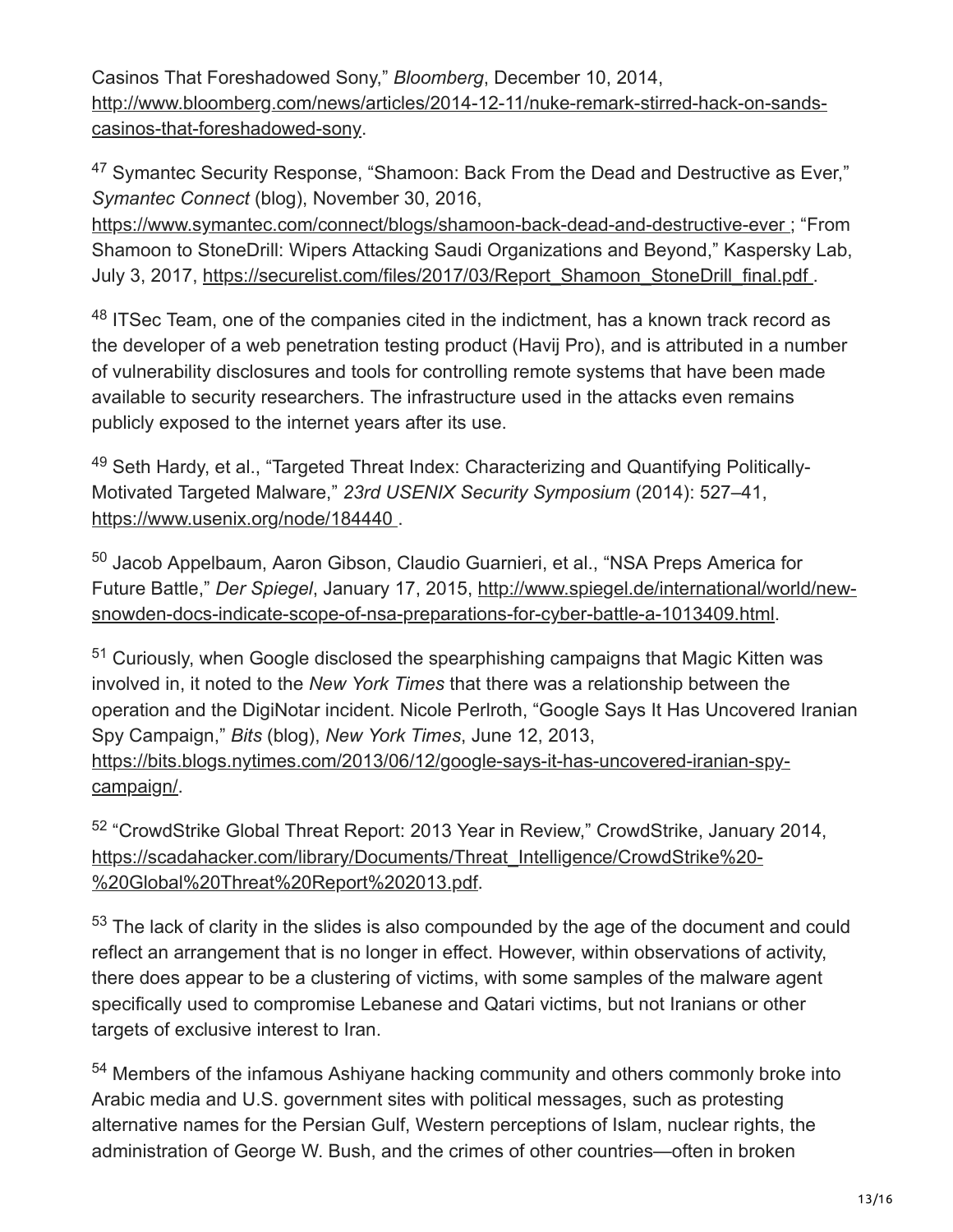English and always bearing attribution. In a few cases these campaigns were sustained over longer periods of time and were intended to make a point, especially when it came to Israeli and Saudi targets. "Al Khaleej Newspaper Website Hacked," Gulf News, March 7, 2017, [http://gulfnews.com/news/uae/general/al-khaleej-newspaper-website-hacked-1.106195 ;](http://gulfnews.com/news/uae/general/al-khaleej-newspaper-website-hacked-1.106195) Zone-H mirror page, "fdfhome.gsfc.nasa.gov hacked. Notified by Mafia Hacking Team," archived on May 26, 2005, [http://www.zone-h.org/mirror/id/7494752 ;](http://www.zone-h.org/mirror/id/7494752) Zone-H mirror page, "lvis.gsfc.nasa.gov hacked. Notified by Ashiyane Digital Security Team," archived on August 11, 2005, <http://www.zone-h.org/mirror/id/2757516>; Zone-H mirror page, "technology.jpl.nasa.gov hacked. Notified by hamid," archived on December 28, 2005, <http://www.zone-h.org/mirror/id/3183620>.

 $55$  Aspects of this can be found in the individuals documented in Dan McWhorter, "APT1: Exposing One of China's Cyber Espionage Units," Mandiant, 2013, <https://www.fireeye.com/content/dam/fireeye-www/services/pdfs/mandiant-apt1-report.pdf>.

<sup>56</sup> Sheera Frenkel, "Meet the Mysterious New Hacker Army Freaking Out the Middle East," BuzzFeed News, June 24, 2015, https://www.buzzfeed.com/sheerafrenkel/who-is-the[yemen-cyber-army ; and Brian Bartholomew and Juan Andres Guerrero-Saade, "Wave](https://www.buzzfeed.com/sheerafrenkel/who-is-the-yemen-cyber-army) Your False Flags! Deception Tactics Muddying Attribution in Targeted Attacks," *Virus Bulletin Conference* [\(October 2016\): 1–11, https://cdn.securelist.com/files/2016/10/Bartholomew-](https://cdn.securelist.com/files/2016/10/Bartholomew-GuerreroSaade-VB2016.pdf)GuerreroSaade-VB2016.pdf .

 $57$  In its indictment, it even went as far as claiming that one individual had received relief from mandatory military service in return for participation. *United States of America v. Ahmad Fathi et al.*, unsealed March 24, 2016, <https://www.justice.gov/opa/file/834996/download>. The attribution for the campaigns and indication of the American intelligence community's early attribution of the participants are evident in screenshots from a presentation on the NSA's CyberCOP program from April 2013, which describes the scale of the DDoS attacks and the infrastructure behind the botnet in its later phases of operation. See: "CyberCOP," presentation, CyberCOP Product Manager, April 11, 2013, <http://www.ndr.de/ratgeber/verbraucher/cybercop100.pdf>.

<sup>58</sup> Zone-H mirror page, "www.karroubi.ir hacked. Notified by Sun Army," archived on February 17, 2010, [http://www.zone-h.org/mirror/id/10269967.](http://www.zone-h.org/mirror/id/10269967)

<sup>59</sup> Florian Egloff, "Cybersecurity and the Age of Privateering: A Historical Analogy," Cyber Studies Program Working Paper no. 1 (Oxford: University of Oxford, March 2015), [http://www.politics.ox.ac.uk/materials/centres/cyber-studies/Working\\_Paper\\_No.1\\_Egloff.pdf.](http://www.politics.ox.ac.uk/materials/centres/cyber-studies/Working_Paper_No.1_Egloff.pdf)

<sup>60</sup> Richard Barger, "There's Something About Mahdi," Threat Connect, July 23, 2012, <https://www.threatconnect.com/blog/there-is-something-about-mahdi/>; and

 "Summary of Mortalkombat.com," Wayback Machine Internet Archive, accessed September 17, 2017, [https://web-beta.archive.org/web/20080415000000\\*/m0rtalkombat.com .](https://web-beta.archive.org/web/20080415000000*/m0rtalkombat.com)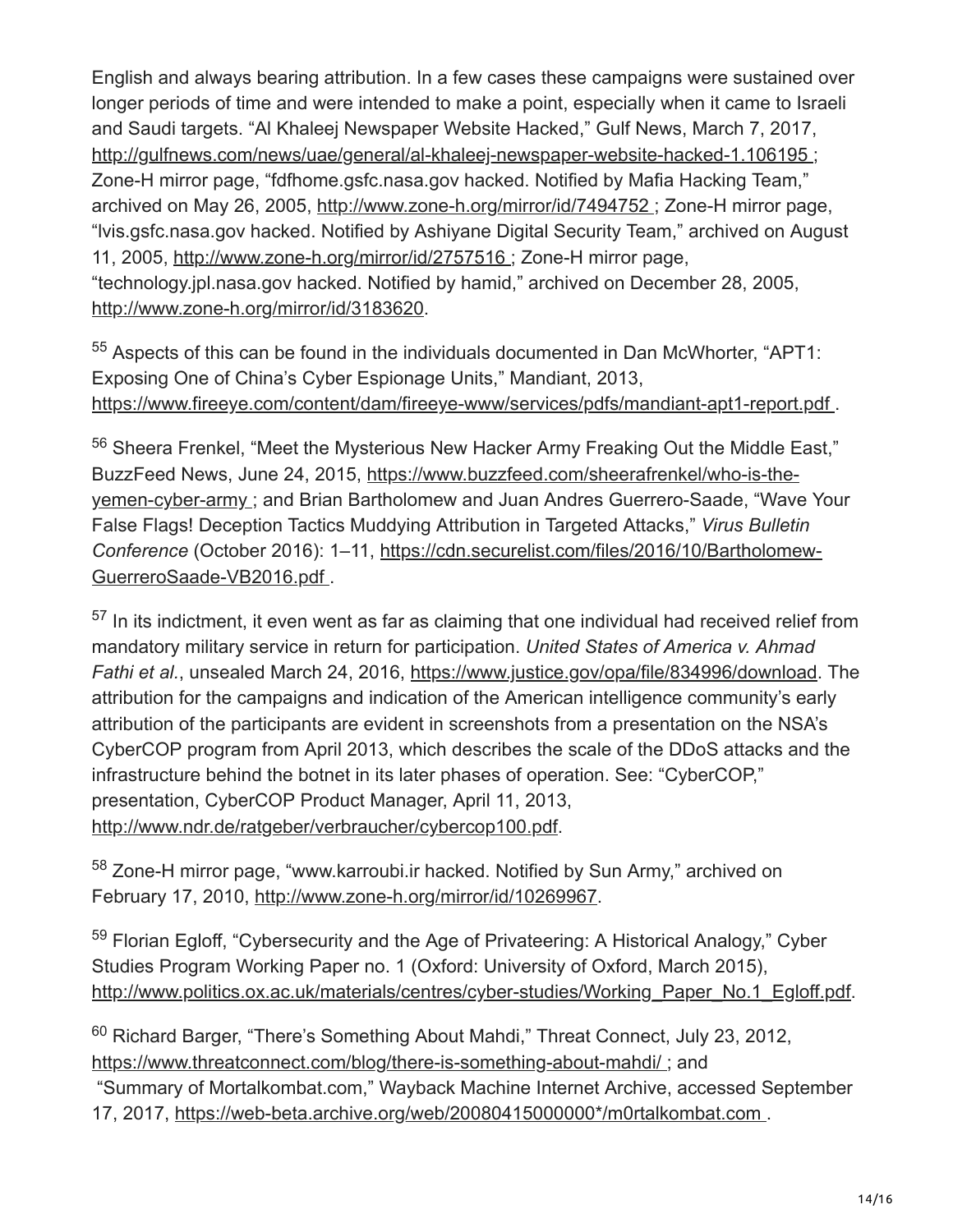<sup>61</sup> Flying Kitten has also established Pars Security (Pars Pardazesh Hafez Shiraz). The FBI had made similar allegations not only for the culprits of Operation Ababil, companies named Mersad and ITSecTeam, but also in the Arrow Tech Associates theft. The FBI's indictment claims that two other individuals formed a company, Andisheh Vesal Middle East Company, to steal software on behalf of the Iranian government. *United States of America v. Mohammed Saeed Ajily and Mohammed Reza Rezakhah*, unsealed July 17, 2017, [https://www.justice.gov/opa/press-release/file/982106/download .](https://www.justice.gov/opa/press-release/file/982106/download)

 $62$  For those on the ground the threats posed are more complex and multifaceted. For example, Iranian telecommunications firms appear to have cooperated with the government in order to provide access to the recovery and two-factor authentication codes sent by text. These then allowed access to Google, Telegram, and other accounts on foreign platforms.

 $63$  The most significant counterevidence of state-alignment is that when the Infy group was disclosed by Palo Alto in May 2016, the domains used in the communications of the malware were filtered by the censorship apparatus, blocking access to those victims. There are explanations for this action that would not conflict with the theory that Infy was acting on behalf of the government, including that the censorship was intended to hide evidence of the operation from the Iranian public.

 $64$  Specifically, we observed direct interactions between the Iranian state and the groups Charming Kitten, Flying Kitten, Magic Kitten, and Rocket Kitten. More tenuous links exist for Infy based on this criteria.

<sup>65</sup> "Rocket Kitten: A Campaign With 9 Lives," Check Point Software Technologies Ltd., [November 9, 2015, https://blog.checkpoint.com/wp-content/uploads/2015/11/rocket-kitten](https://blog.checkpoint.com/wp-content/uploads/2015/11/rocket-kitten-report.pdf)report.pdf.

 $66$  The incident was orchestrated by a threat actor who had registered domains under cmprus1394[@]mail[.]ru and teymurov1984[@]gmail[.]com, which impacts a vast network of espionage and criminal activity.

<sup>67</sup> United States of America v. Behzad Mesri, a/k/a "Skote Vahshat," unsealed November 21, 2017, [https://www.justice.gov/usao-sdny/press-release/file/1013001/download.](https://www.justice.gov/usao-sdny/press-release/file/1013001/download)

<sup>68</sup> Robin Wright, "An American Hostage in Iran - Again," New Yorker, October 30, 2015, [http://www.newyorker.com/news/news-desk/an-american-hostage-in-iran-again.](http://www.newyorker.com/news/news-desk/an-american-hostage-in-iran-again)

 $69$  A dual national who had previously worked with a foreign broadcaster was arrested two weeks after his email was also compromised after a phishing attempt. According to one account, the attacker attempted to extract a ransom to keep the victim's private information, which was ignored. Then, after the arrest, the accounts were again used to target others.

 $70$  "Iranian Billionaire Babak Zanjani Sentenced to Death," BBC News, March 6, 2016, [http://www.bbc.com/news/world-middle-east-35739377.](http://www.bbc.com/news/world-middle-east-35739377)